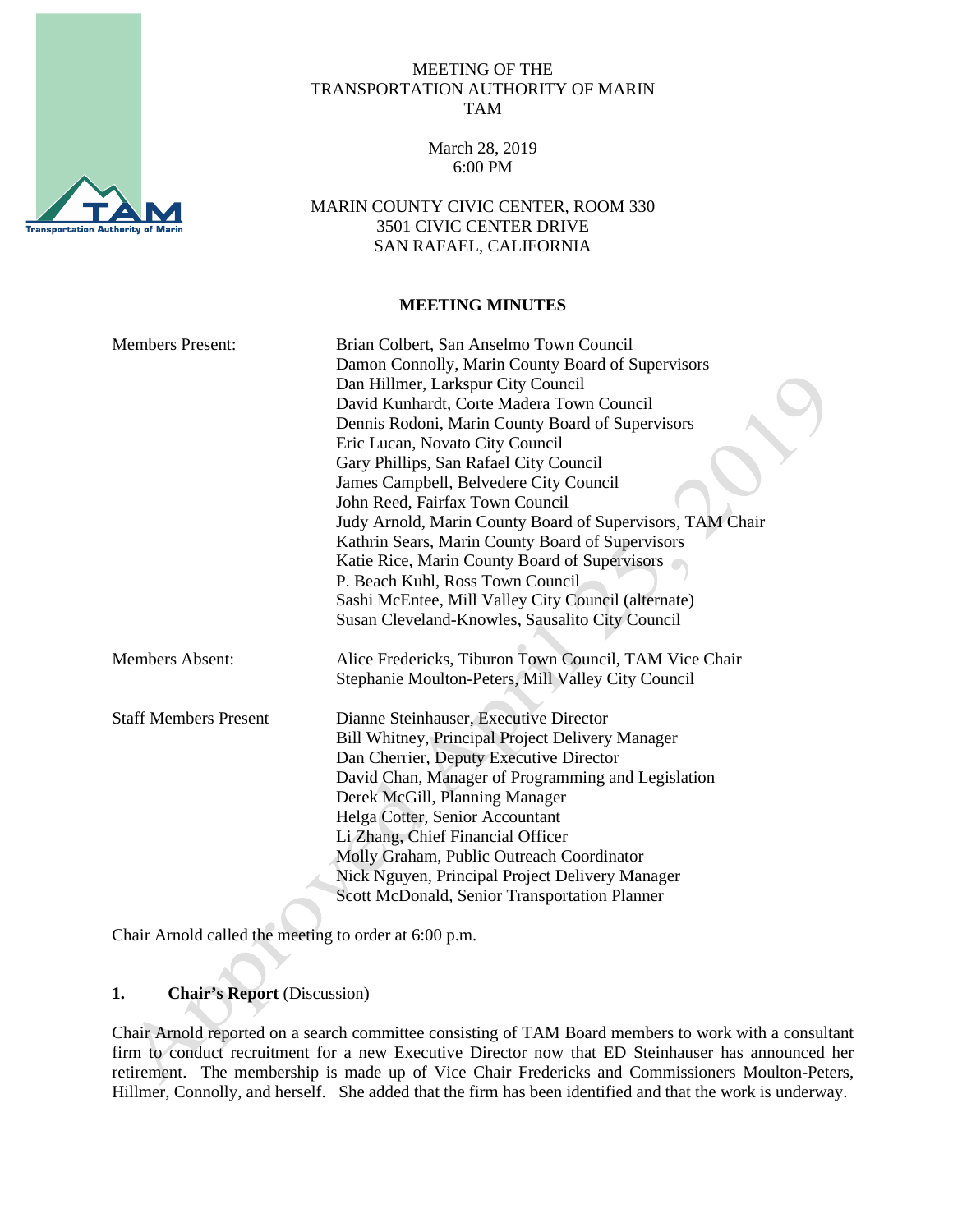#### **2. Commissioner Matters Not on the Agenda** (Discussion)

There were none.

# **3. Executive Director's Report** (Discussion)

ED Steinhauser referenced the Executive Director's Report at Commissioners seats. ED Steinhauser welcomed Susan Cleveland-Knowles as the new Commissioner representing the City of Sausalito. She announced Ray Withy is the new Alternate. She noted staff is investigating moving the May board meeting to the fifth Thursday, May 30<sup>th</sup>, instead of the fourth Thursday and that staff would be canvassing board members soon.

ED Steinhauser congratulated the City of San Rafael on the progress on the Grand Avenue Bridge Project.

ED Steinhauser welcomed Commissioner-Alternate Sashi McEntee from Mill Valley to her first TAM meeting and administered the oath of office.

## **4. Commissioner Reports** (Discussion)

## a. Metropolitan Transportation Commission (MTC) Report

Commissioner Connolly reported that Therese McMillan is now in place as the new MTC Executive Director. He reported he brought her up to speed on many TAM issues, including the Richmond-San Rafael Bridge and its approaches, the third lane on the upper deck of the bridge for a shared-use purpose, and the I580/US101 Connector project. He reported on the two key studies on the Richmond Bridge Third Lane, Upper Deck, that are in process, a structural analysis and a traffic study in Marin. Work on the Marin-Sonoma Narrows to design the last Marin segment is well underway, the project has been environmentally cleared, and TAM is working to close the last bit of the funding gap. TAM is continuing to push for work on Segment A of Highway 37 which lies in Marin County. Commissioner Connolly also reported on the Committee to House the Bay Area (CASA) Compact and the Housing Legislation Committee, on which Chair Arnold, Vice Chair Fredericks, and Mayor Joan Cox of Sausalito will represent Marin. He commented on legislative developments occurring in Sacramento on this topic and that TAM will likely have a lot of input to give. Commissioner Connolly reported he was appointed Vice Chair of MTC's Operations Committee which deals with transit coordination throughout the Bay Area, fare policy and Clipper.

b. Marin Transit Report

Commissioner Connolly stated he did not have a report to give.

# c. SMART

Commissioner Phillips stated that SMART has reached the 1 million passenger mark including 100,000 bicyclist passengers. SMART has also received funding through MTC to enhance multi-use paths. He said that the SMART Board is pleased with the implementation of positive train control and he updated the Board on the extension of the rail to Larkspur. He added that four new cars are in testing and will be added soon to address peak load demand. He also noted that SMART has made it through the recent storms without too many delays.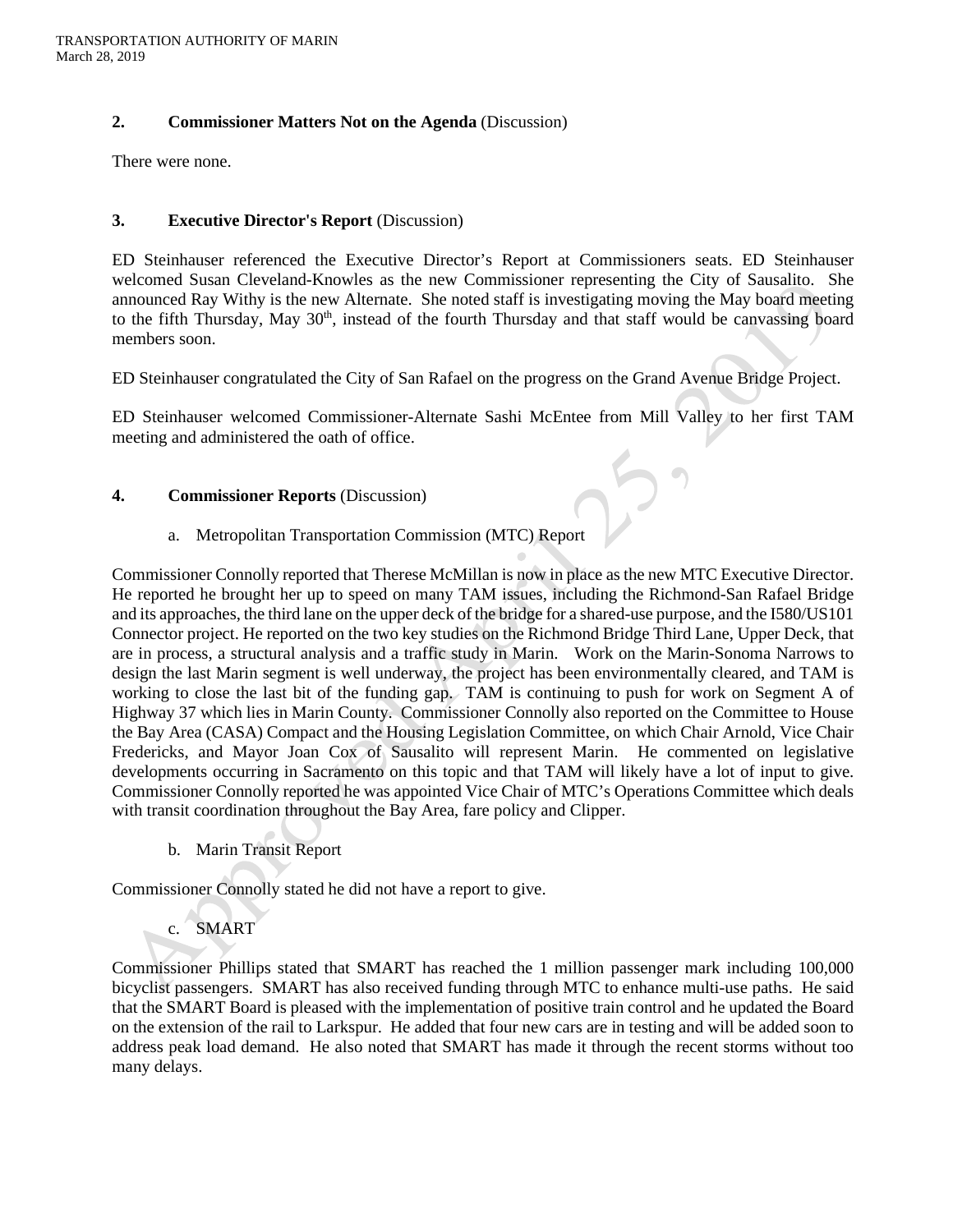#### **5. Open Time for Public Expression**

Cindy Winter spoke about the Bain Analysis of the effect of autonomous taxis on the auto industry. She commented on the demand for individual vehicles versus autonomous taxis, given the likely high initial cost of the vehicles, maintenance and insurance. She hoped enough early adopters would use autonomous taxis to move the industry toward autonomous vehicles without too much resistance.

#### **6. CONSENT CALENDAR** (Action)

- a. Approve TAM Board Meeting Minutes of February 28, 2019
- b. Allocate CMA Planning Funds to San Rafael for an Update to the Canal Neighborhood Community Based Transportation Plan
- c. Authorize Programming Distribution of State Transit Assistance (STA) Population-Based Funds for FY 19/20 and Thereafter
- d. Amendment to Caltrans Construction Cooperative Agreements Associated with the Construction of the MSN B3 Contract
- e. Amend the Administrative Code and the Accompanying Resolution to Conflict of Interest Section on Designated Positions Requiring Compliance with State Disclosure Requirements
- f. Appointment to the State Route (SR) 37 Policy Committee

Commissioner Lucan moved to approve the Consent Calendar, which Commissioner Kunhardt seconded. The motion carried unanimously.

#### **7. Adopt Positions on State Legislative Bills** (Action)

ED Steinhauser introduced TAM's Legislative Consultant Gus Khouri of Khouri Consulting, who presented this item which recommended that the TAM Board adopts positions on State Legislative bills as shown in the staff report.

Mr. Khouri reported on activity since the bill introduction deadline and the beginning of committee hearings for bills. He stated that he had met with Governor Newsom and had discussed many topics including the possibility of tying local streets and road transportation funding through SB1 to affordable housing production. He stated the administration is working on an incentive program along with the requirement.

Mr. Khouri reported on actions taken by the California Air Resource Board (CARB) related to AB179 and SB150. He discussed CARB's efforts to encourage congestion management agencies to take responsibility for greenhouse gas reduction and the ramifications for the CMAs' fiduciary responsibility to the voters and to the goals of reducing congestion. He noted a difficulty is that CMAs can only react to transportation patterns created by the placement of housing and job centers.

Mr. Khouri presented recommended positions on relevant state legislative bills, noting that others may come up throughout the year. He provided context and examples regarding AB40, AB252, AB1568, and SB526, commenting on the need for funding to replace the gas tax as electric vehicles are incentivized. He added that SB277 would be pulled from tonight's decision for more conversation and would be brought back at a future meeting.

Commissioner Kunhardt asked if the \$100 electric vehicle fee had been designed to replace funding from the gas tax. Mr. Khouri stated it had been intended to supplement gas tax revenue. Commissioner Kunhardt asked about the status of RM3. Commissioner Connolly stated there was a legal challenge and it is currently in the courts. He felt confident that it would withstand the lawsuit, but there is a hold on expenditures during the litigation. Mr. Khouri commented on Prop 26, passed in 2012 which differentiated a tax from a fee and noted that a fee must provide a direct benefit to the payor. He added that MTC has argued that tolls collected from bridges have a direct benefit to the toll corridors.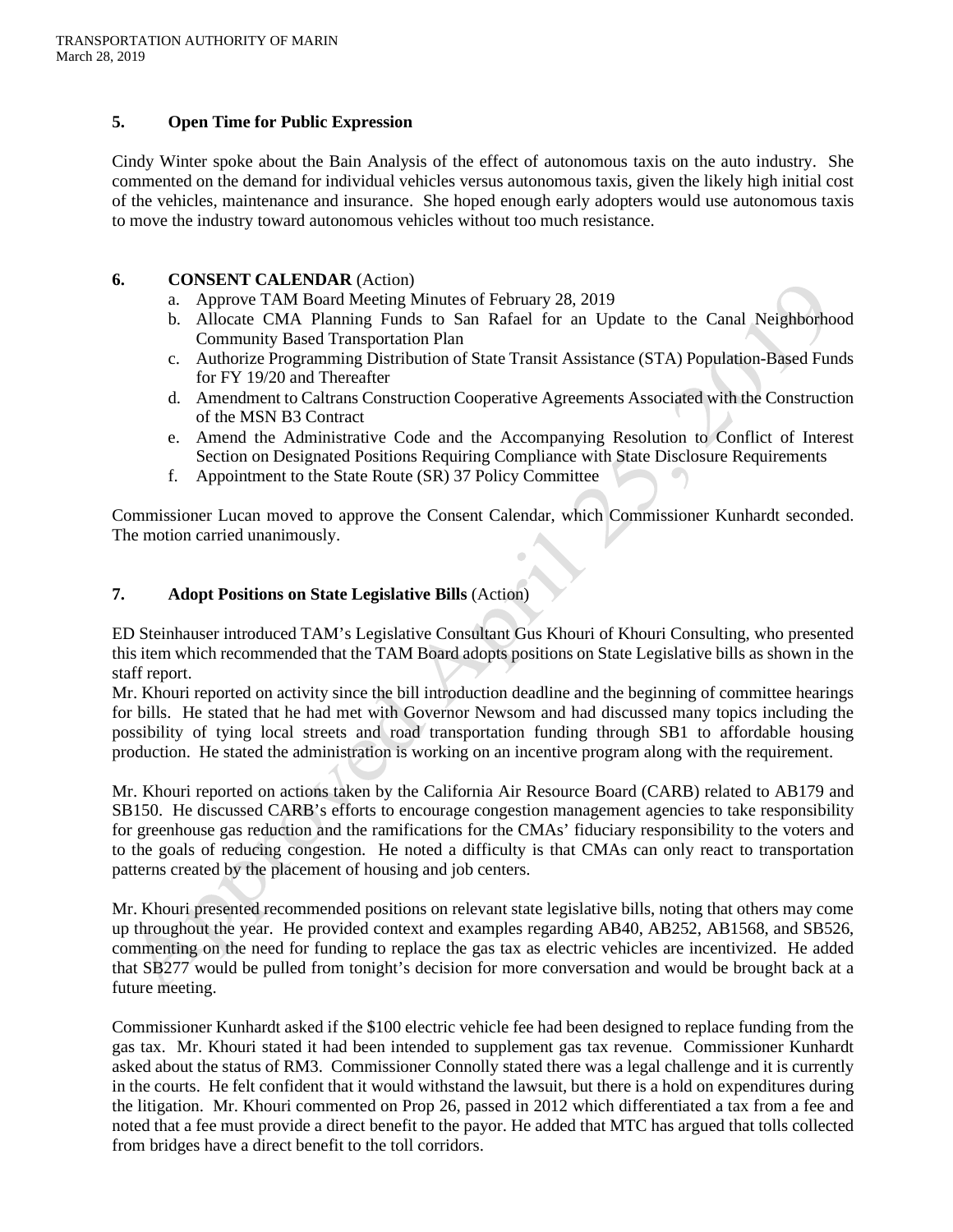Commissioner Sears stated she was not comfortable taking an oppose position on SB526 because of the importance of greenhouse gas reduction, and would prefer to follow the lead of the California State Association of Counties and the League of California Cities in taking a monitor position. Commissioner Rice agreed and noted that the first part of the bill related to tracking greenhouse gas reduction goals is important but the given consequences are concerning. Mr. Khouri stated TAM is committed to reducing greenhouse gases but the bill would introduce a constraint that could prevent transportation agencies from funding the best projects to reduce congestion or improve safety. Commissioner Sears asked if there was a possibility of adopting a support if amended position. ED Steinhauser stated staff could return and provide additional context on the consequences for the region if the bill is adopted.

Commissioner McEntee asked if there was a particular provision in the bill that was particularly worrisome that had tipped the recommendation from watch to oppose. ED Steinhauser stated the major issue is the completion of the Marin-Sonoma Narrows project, carpool lane and bike/ped path system. for which TAM is relying on CTC funds.

Commissioner McEntee asked if the merger of Safe Routes to Schools program and the Active Transportation Program would have any effect on TAM's programming for SRTS projects. ED Steinhauser stated TAM does not usually compete for statewide funds so the impact would be minor. Mr. Khouri gave more information on the background of the merger.

Chair Arnold opened and closed the Item for public comment with no speakers coming forward.

Commissioner Phillips moved to adopt the recommended positions on State Legislative Bills except SB277 and SB526 and place those bills on a future agenda, which Commissioner Sears seconded. The motion passed unanimously.

# **8. MTC's Horizon/Plan Bay Area 2050 Request for a Regional Projects List** (Discussion)

ED Steinhauser reported that MTC would conduct a workshop at 5:00 p.m. before the April 25<sup>th</sup> TAM Board meeting. At that meeting staff will present the draft initial Plan Bay Area Marin project list. She noted TAM is requested to submit the initial project list to MTC by June 2019.

ED Steinhauser introduced Planning Manager Derek McGill who presented this discussion item. Mr. McGill gave an overview of the Horizons planning process including public outreach and the development of the Regional Transportation Plan (RTP) project list. The first part of the process was a broad request by MTC for Transformative Projects. He reviewed the two transformative projects submitted by TAM, Resilient State Route 37 and a Sea Level Rise Resiliency Program to protect existing highways and the county from rising sea levels. He reviewed, as well, the projects submitted by the public, noting that 500 were submitted of which MTC chose 6 to be included for further consideration: optimized express lane network/regional express bus network, bus rapid transit on all bridges, SMART to Richmond via new Richmond -San Rafael Bridge, regional bike superhighway network, and completion of the Bay Trail, and Operational strategies to include: integrated transit fare system, free transit, higher-occupancy (HOV) lanes, demand-based tolls on all highways, reversible lanes on congested bridges and freeways, and freight delivery timing regulation. He added that some of these would have direct relationships to this county and that TAM staff will monitor these items closely to see if and how they will be funded in the RTP.

The next step is developing a regionally significant project list to begin project performance assessments and a fiscal constraining process. Mr. McGill noted that TAM has conducted a great deal of public outreach recently in various planning efforts, providing the foundation for TAM's project list submission. The initial list has been shared with the Marin Public Works Association and Marin's Planning Directors. Mr. McGill reviewed the process of evaluating and further developing the projects, the target budget assigned to Marin, and the future steps in the process.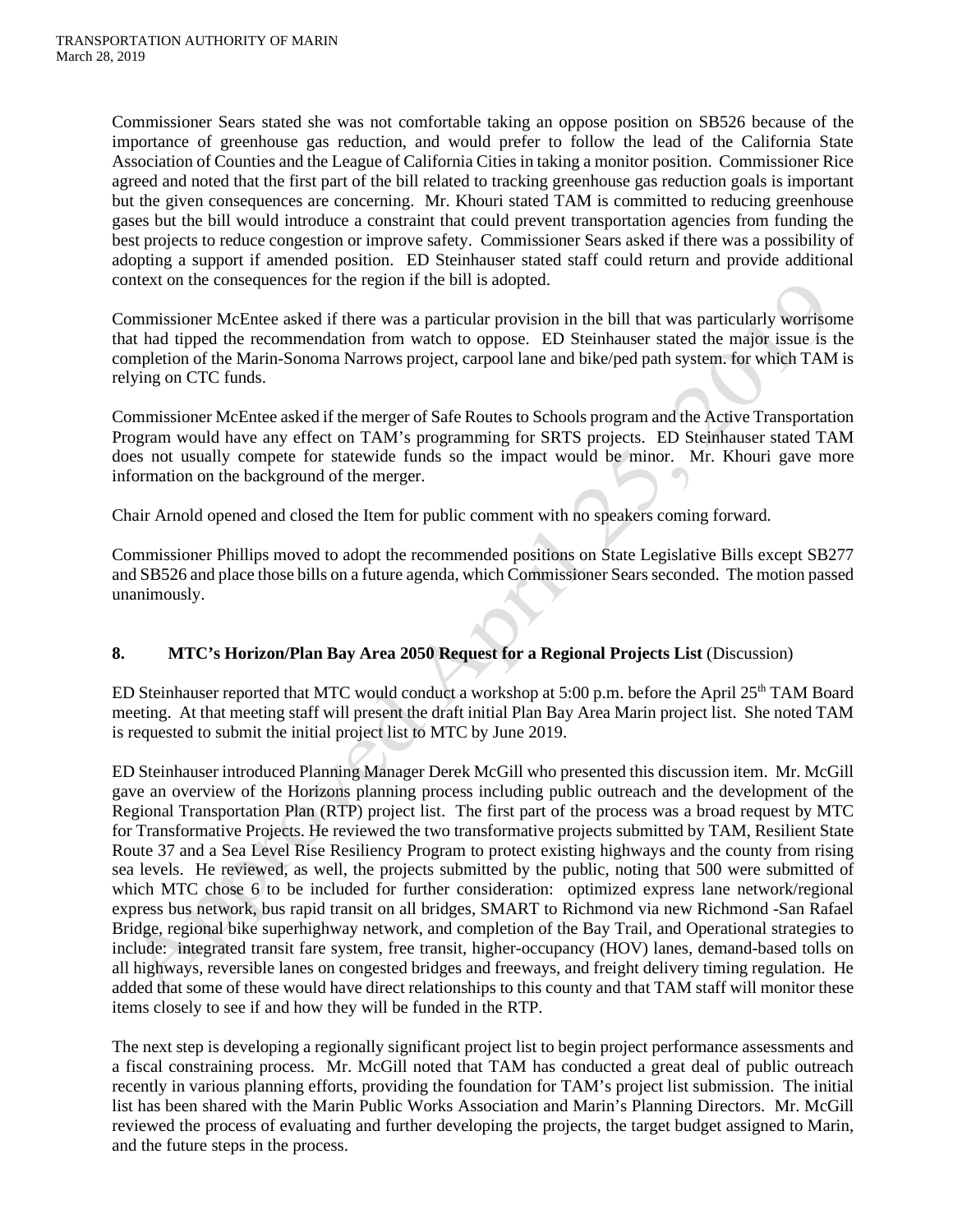Commissioner Kunhardt asked for more information on the List of Projects shown as an attachment. Mr. McGill stated this is a list of projects from the prior RTP, Plan Bay Area 2040 that MTC is requesting the jurisdictions and CMAs review for inclusion in project lists. Commissioner Kunhardt asked about the I580/US101 Connector project. ED Steinhauser stated that it will be included in the upcoming RTP, as will all Regional Measure 3, RM3, voter approved toll projects.

Commissioner Kunhardt asked about the Larkspur Ferry Parking Garage and if thought had been given to improving access to the Ferry Terminal through alternative modes including car share and bikes. ED Steinhauser stated that TAM had canvassed local transit agencies to determine likely projects that would affect Marin and the Golden Gate Bridge Highway and Transportation District staff indicated they would submit the Larkspur Ferry parking project, accompanying Golden Gate's plans to expand ferry service, part of added ferry routes. She noted that it does not have to be included on TAM's list and that inclusion on this list does not mean support from TAM or automatic approval of a project.

Chair Arnold asked if funding would be guaranteed for projects on the list. ED Steinhauser stated not yet, the goal right now was to develop a master project list of all possible projects, and the projects would then be evaluated for their likely performance in future scenarios and their effect on climate reduction goals. MTC's final funding recommendations will be developed in the fall of 2019, with further input from TAM for Marin County.

Commissioner Phillips asked about the proposed SMART to Richmond via a new Richmond-San Rafael Bridge. Mr. McGill stated this was submitted by members of the public including the Sonoma County Transportation & Land Use Coalition. TAM staff is watching this process closely to see how MTC plans to evaluate and handle those projects submitted that are not sponsored by a public agency. He reiterated that all the projects will have to compete for funding. It was noted the cost of a new bridge was very high.

Commissioner Rice asked if TAM's list could be modified if the public-submitted lists are recommended by MTC. Mr. McGill stated that TAM would have that opportunity in the fall when funding sources are identified and assigned to projects.

Commissioner Sears stated she appreciated the big ideas submitted by the public.

As this was a Discussion item, no action was taken by the TAM Board.

# **9. Review and Accept the FY2019-20 Measure AA Half-Cent Transportation Sales Tax and the Measure B \$10 Vehicle Registration Fee Revenue Estimates and Budget Development Schedule**  (Action)

ED Steinhauser introduced Chief Financial Officer Li Zhang to present this item which recommended that the TAM Board review and accept the FY2019-20 Measure AA Half-Cent Transportation Sales Tax and the Measure B \$10 Vehicle Registration Fee Revenue Estimates and Budget Development Schedule.

Ms. Zhang introduced Tom Adams of Avenu Insights & Analytics, the consultant team engaged by TAM to assist in revenue projections and auditing of the sales tax revenue TAM receives. Mr. Adams gave a brief overview of the background and services provided by his team. He reviewed the state sales tax and district taxes in the county, the top 25 tax payers in Marin, historical performance of the various sales categories, sales tax forecasts through 2025 and future sales tax trends. Commissioner Cleveland-Knowles asked how the Wayfair decision factors into the sales tax structure, and Mr. Adams stated it would apply to district taxes and will help TAM's revenue collection. He added that the potential revenue increase is included in next year's projection since the implementation is scheduled to start on April 1, 2019.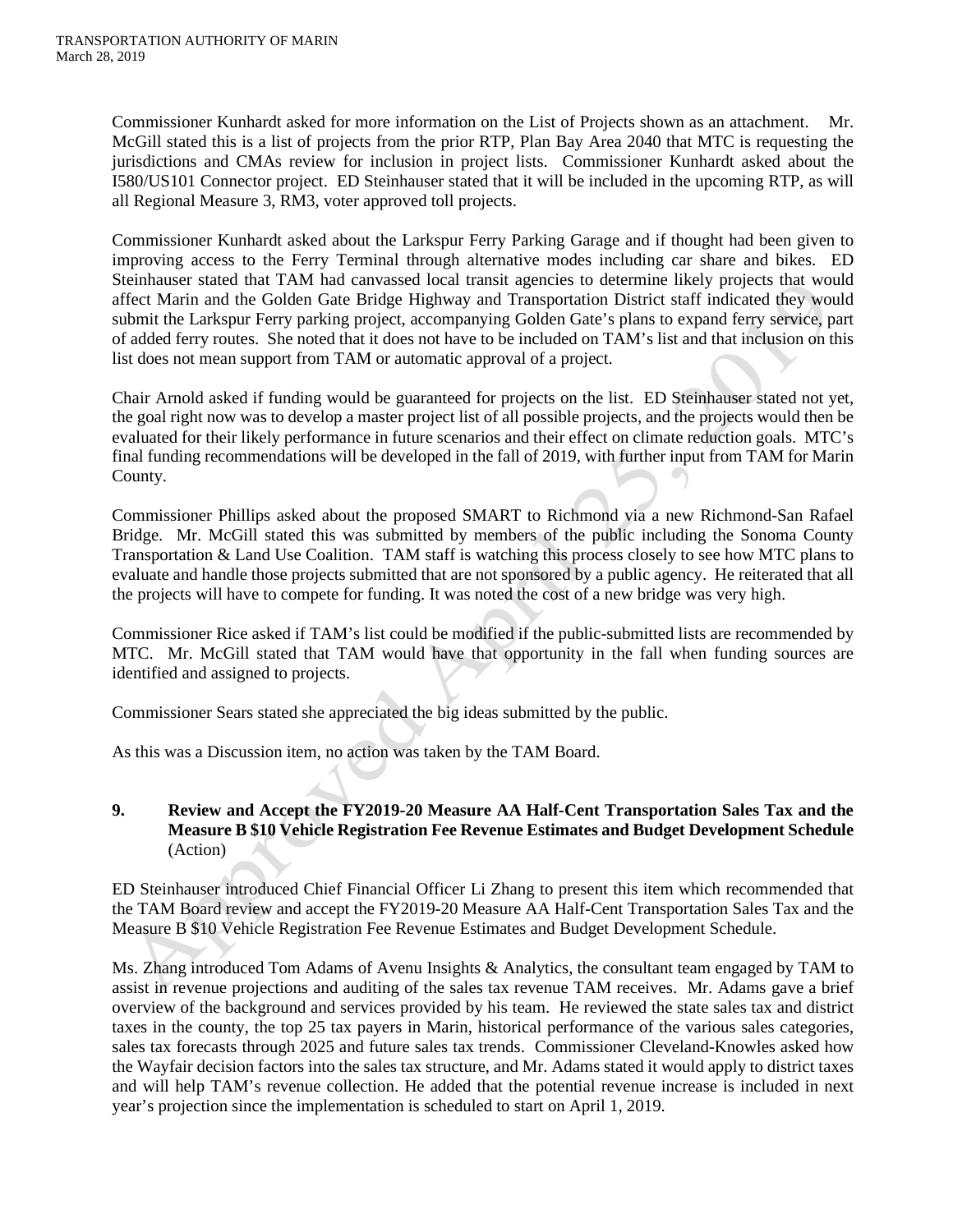Commissioner Phillips asked about taxes on cannabis. Mr. Adams stated the regulations have taken a while to implement and that initial projections are low. He said that there is a likelihood that the state will begin to crack down on the black market, which will have an impact.

Commissioner Lucan asked about the projected decrease in FY2019-20. Mr. Adams stated that is likely a result of the artificial increase in FY2018-19 due to retroactive tax collecting which will cause the FY2019- 20 to decrease, adding that Avenu's estimates tend to be conservative. Commissioner Lucan commented on the impact of millennials' buying preferences and noted that older populations tend to spend more on services than goods. He asked if this was a factor in Marin. Mr. Adams stated this did not seem to have been a factor but it may become one in the future.

Commissioner McEntee asked about efforts to reform the state sales tax system. Mr. Adams stated discussions of many potential solutions are in progress but have yet to get into a political reality yet.

Commissioner Kunhardt asked about taxation of rideshare companies. Mr. Adams stated that business tax applies to rideshare rather than sales tax. There are ongoing legislative efforts to address the fact that rideshare operators are only required to register in a single jurisdiction.

Ms. Zhang reviewed proposed Measure AA and Measure B revenue estimated for the FY2019-20 TAM Annual Budget Development process and the budget development timeline. The draft budget will be reviewed by the Board and released for public comment in May and adoption will take place in June. Ms. Zhang also commented on changes to the budget presentation. She reviewed a comparison of budgeted and actual revenue collection for both measures since the inception of the measures. Staff recommended that TAM continue to budget conservatively, recognizing the possibility of a recession in the next few years.

Commissioner Rice asked about the allocation of revenue when it exceeds budgeted allocations. Ms. Zhang stated it is included as part of the available fund balance for programming/allocation/spending in the following fiscal year. ED Steinhauser added that TAM occasionally releases these funds mid-year.

Commissioner Connolly moved to approve the recommended FY2019-20 revenue levels for Measure AA at \$27.5 million and Measure B at \$2.4 million and approve the recommended FY2019-20 budget development schedule, which Commissioner Rice seconded. The motion passed unanimously.

## **9. Adjust the Duties of the Existing Executive Committees, Rename Accordingly, and Amend the Administrative Code Accordingly** (Action)

ED Steinhauser presented this item which recommended that the TAM Board adjust the duties of the existing Executive Committees, renamed accordingly. The existing Programming & Projects Executive Committee will now take on legislative positions, and be renamed the Funding, Programs & Legislation Executive Committee. The existing Finance & Policy Executive Committee will take on projects and be renamed the Administration, Projects & Planning Executive Committee. The Administrative Code will be amended accordingly.

ED Steinhauser reviewed the background of the Executive Committees and presented the proposed adjustments to the committees' duties and names in order to better balance the committees' workloads.

Commissioner Kunhardt commented on possible overlap of the intellectual functions of each committee with the reorganization. Chair Arnold stated it was felt that this would be more balanced in terms of content.

Commissioner Lucan moved to approve the adjusted duties of the existing Executive Committees, rename accordingly, and amend the administrative code accordingly, which Commissioner Connolly seconded. The motion passed unanimously.